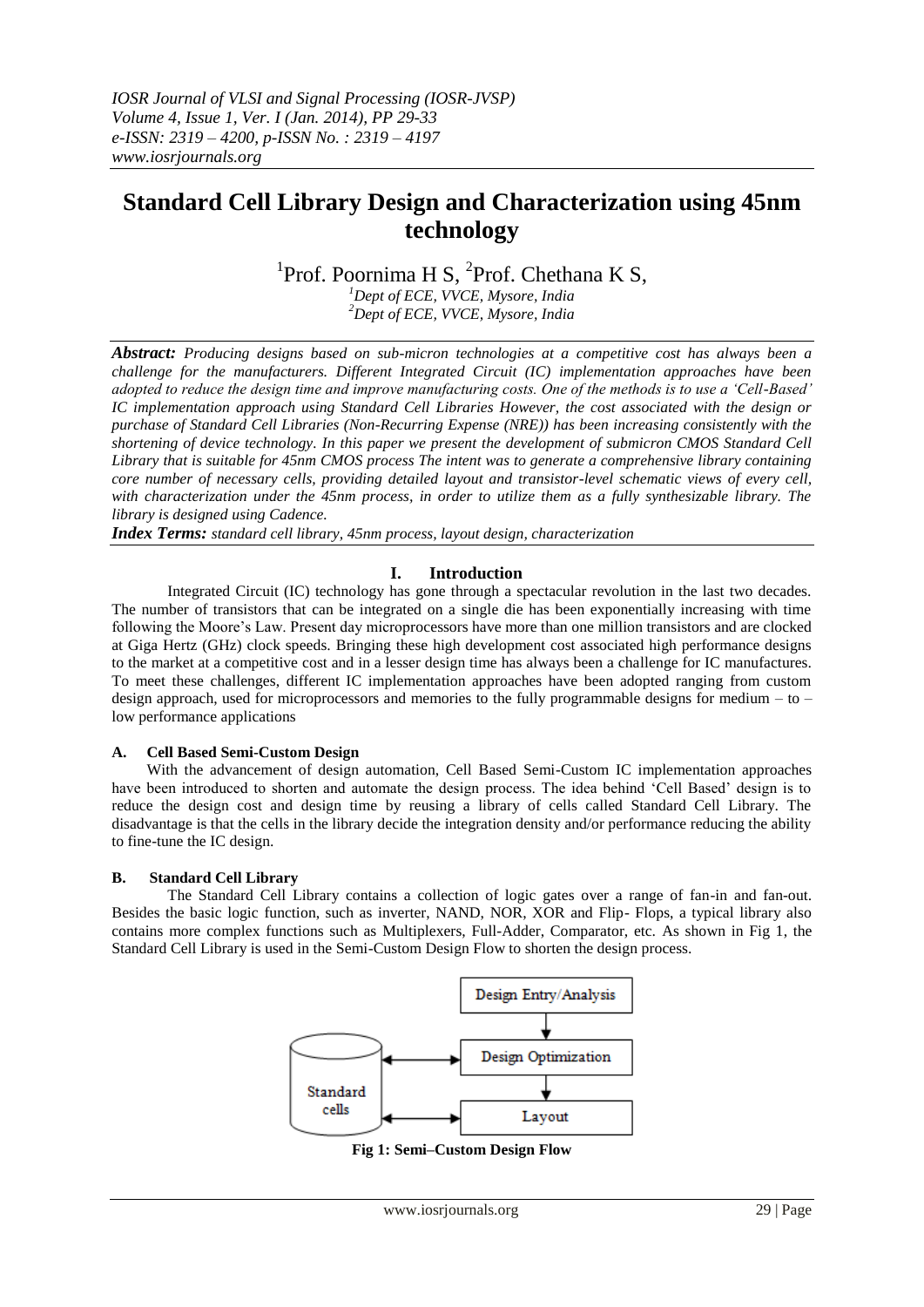It should be noted that a successful and efficient implementation of a Semi-Custom Design depends on the standard cells in the library. Therefore, it is important to have a "high quality cell library".

A "high quality cell library" possesses many common characteristics including:

- Cells functionality being correct.
- Cells timing performance claimed in the data sheet being accurate enough.
- Cells having no design rule violations in their layouts.
- Cells can be utilized in the best way using a synthesizer.
- Cells can optimize placement and route of a large design.

These characteristics help in an efficient integration of Standard Cell Library into a Semi- Custom Design Flow. A typical standard-cell library contains two main components:

1. Library Database - Consists of a number of views often including layout, schematic, symbol, abstract, and other logical or simulation views. From this, various information may be captured in a number of formats including the Cadence LEF format, and the Synopsys Milky way format, which contain reduced information about the cell layouts, sufficient for automated "Place and Route" tools.

2. Timing Abstract - Generally in Liberty format, to provide functional definitions, timing, power, and noise information for each cell.

A standard-cell library may also contain the following additional components:

- A full layout of the cells
- Spice models of the cells
- Verilog models or VHDL Vital models
- Parasitic Extraction models
- DRC rule checks

#### **II. Standard Cell Library Design**

The "Cells" or logic gates selected to build the library depends on the design requirement. These cells when used in the Semi-Custom Design Flow have to meet certain functions and performance. The cells are either area optimized or speed optimized. The area optimized cells uses minimum sized transistors while the speed optimized cells uses larger transistors to provide good driving capabilities. The Standard Cell Library development process can be depicted using a flow chart as shown in Fig 2.

The design specification of a particular cell in the library is decided and the initial design is done. It is checked whether the design meets the required specification. After this, the "Layout" of the designed cell is carried out and a netlist is extracted from the "Layout". The netlist obtained from the "Layout" is compared with the initial design. If the results match, then the design cycle is complete else, redesigning has to be carried out and the cycle is repeated.

The sizes of PMOS (Wp) and NMOS (Wn) of the transistors in the Cells are selected to meet design specifications such as power dissipation, delay, noise immunity and area. Therefore, the sizing constraint for Standard Library Cells is similar to any MOS circuit design requirement of minimum area subject to delay less than or equal to the required timing specification. Therefore, Wp and Wn are determined by

- DC switching point.
- Drive capability of the cell.

It should be noted that while designing the cells and deciding the "sizes" of the cells, process variations should also be considered for proper functioning cells at the end of fabrication. After the cells have been designed and simulated, to ensure proper functionality and timing, cells have to be characterized to obtain different parameters (power, timing, etc.). This requires multiple executions of circuit simulators for each cell. An "automatic cell characterization tools" are used for this purpose. The final requirement is documentation that summarizes the functionality and timing of each cell.

# **III. Design Flow Adopted For The Standard Cell Library Development**

Each cell in the library was developed using the Bottom-Up design flow. The Bottom-Up Design flow is given in Fig 2. Each block in the figure can be described as follows.

#### **A. Design Specifications**

The Bottom-Up design flow starts with a set of design specifications. The "specs" typically describe the expected functionality of the designed circuit as well as other properties like delay times, area, etc. To meet the various design specifications certain design trade offs (area verses delay) are required.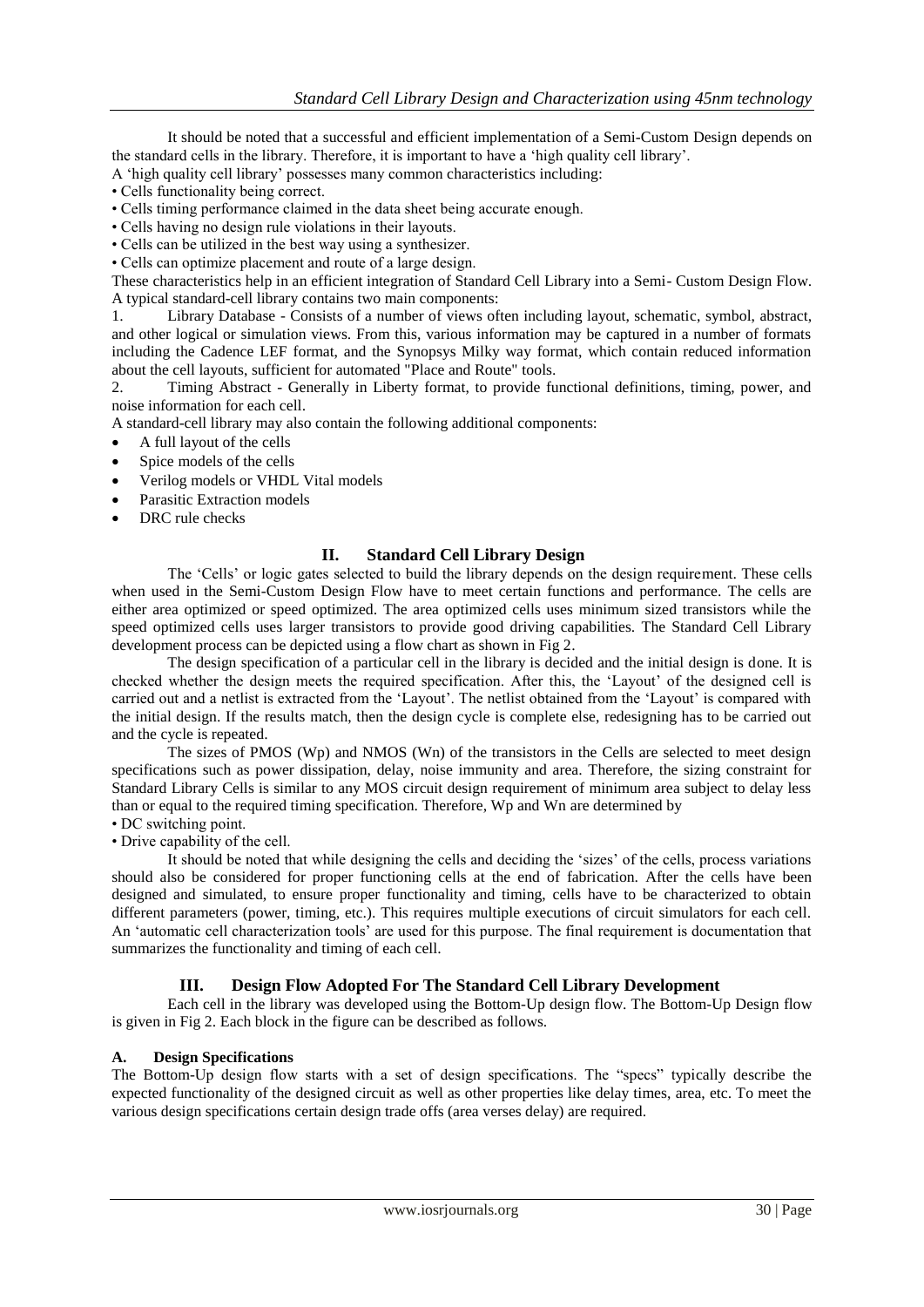# **B. Schematic Capture**

A Schematic Editor is used for capturing (i.e. describing) the transistor-level design. The Schematic Editors provide simple, intuitive means to draw, to place and to connect individual components that make up the design. The resulting schematic drawing must accurately describe the main electrical properties of all components and their interconnections. Also included in the schematic are the supply connections (Vdd and Gnd), as well as all pins for the input and output signals of the circuit. From the schematic, a netlist is generated, which is used in later stages of the design. The generation of a complete circuit schematic is therefore the first important step of the transistor-level design.



**Fig 2 design flow of standard cell library**

# **C. Symbol Creation**

A symbol view of the circuit is also required for some of the subsequent simulation steps or for documentation purposes. Thus, the schematic capture of the circuit topology is usually followed by the creation of a symbol to represent the entire circuit. The shape of the icon to be used for the symbol may suggest the function of the module (logic gates – AND, OR, etc.), but the default symbol icon is a simple rectangular box with input and output pins. The symbol creation will also help the circuit designer to create a system level design consisting of multiple hierarchy level.

|         | <b>PMOS</b> | <b>NMOS</b> | Tplh              | Tphl   | Tr     |                   | <b>CL</b> (Load     |
|---------|-------------|-------------|-------------------|--------|--------|-------------------|---------------------|
|         | width(nm)   | width(nm)   | (p <sub>S</sub> ) | (ps)   | (ps)   | (p <sub>S</sub> ) | <b>Capacitance)</b> |
| Xor2 1x | 590         | 240         | 21.313            | 22.712 | 23.639 | 25.334            | C <sub>inv</sub>    |
| Xor2 2x | 180         | 480         | 21.242            | 23.200 | 22.425 | 22.902            | 2 Ciny              |
| Xor2 4x | 2400        | 960         | 21.300            | 23.503 | 21.138 | 22.776            | 4 Cinv              |
| Xor2 8x | 4900        | 1800        | 25.560            | 24.728 | 22.283 | 23.504            | 8 Ciny              |

Table 1: switching characteristics of 2 input XOR gate of different drive strengths

# **D. Pre-Layout simulation**

After the transistor level description of a circuit is completed using the schematic editor, the electrical performance and the functionality of the circuit must be verified using a simulation tool. Based on simulation results, the designer usually modifies some of the device properties in order to optimize the performance. The initial simulation phase also serves to detect some of the design errors that may have been created during the schematic entry step. Table 1 shows the switching characteristics of 2 input xor gate of different drive strengths for pulse input (Ton=Toff=10ns, Tr=Tf=50ps, Cinv=0.3fF)

# **E. Layout**

The creation of the mask layout is one of the most important steps in the full-custom design flow, where the designer describes the detailed geometrics and the relative positioning of each mask layer to be used in actual fabrication, using a Layout Editor. Physical layout design is very tightly linked to overall circuit performance since the physical structures determines the transconductances of the transistors, the parasitic capacitances and resistances, and obviously the silicon area which is used to realize a certain function. But the process is very intensive and time-consuming design effort. It is also extremely important that the layout design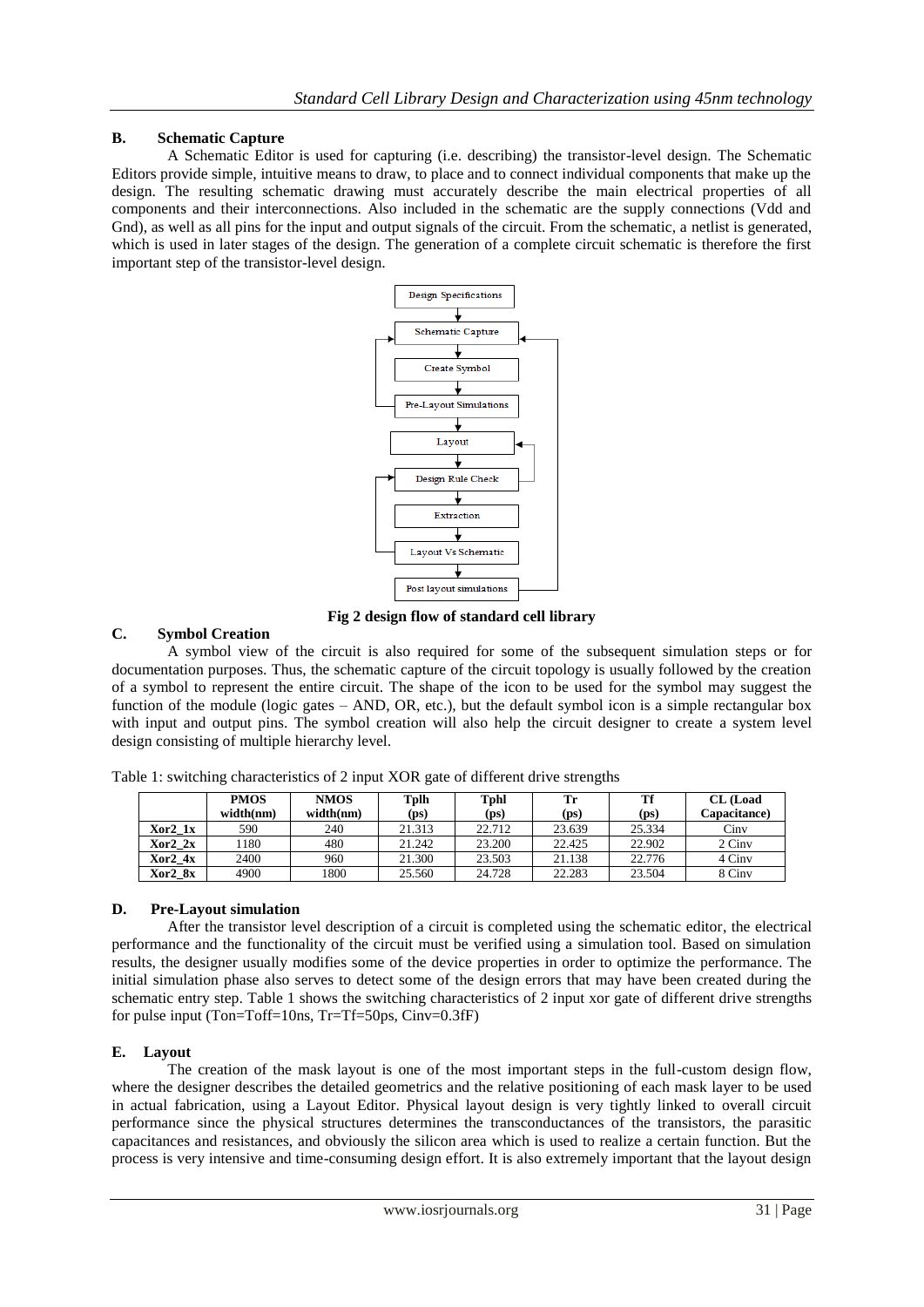must not violate any of the layout design rules, in order to ensure a defect free fabrication of the design. Fig 3 shows the layout of 3 input XOR gate of 4x drive strength.

The layout process can be a manual process, in which layout of each design is done manually or an automatic process using a CAD tool. But the quality of the layouts produced using automatic processes are still far from hand optimized layouts.

#### **F. Design Rule Check (DRC)**

The created mask layout must conform to a complex set of design rules, in order to ensure a lower probability of fabrication defects. A tool built in to the layout editor called Design Rule Checker, is used to detect any design rule violations during and after the mask layout design. If errors are detected, they should be removed from the mask layout, before the final design is saved.

#### **G. Circuit Extraction**

After the mask layout has been made free from design rule errors, circuit extraction is performed to create a detailed netlist for the simulation of the circuit. The circuit extractor identifies the individual transistors and their connections as well as the parasitic capacitances and resistances that are inevitably present. The extracted netlist can give a very accurate estimation of the device dimensions and device parasitics that ultimately determine the circuit performance. The extracted netlist are used in transistor level simulations and in Layout Verses Schematic comparison.

#### **H. Layout VS Schematic Check**

After the mask layout design of the circuit is completed, the design should be checked against the schematic circuit description created earlier. The 'Layout Verses Schematic (LVS) Check' will compare the original network with the one extracted from the mask layout. The LVS step provides an additional level of confidence for the integrity of the design, and ensures that the mask layout is a correct realization of the intended circuit topology. Also it should be noted that a successful LVS would not guarantee that the extracted circuit would actually satisfy the performance requirements since LVS check guarantees only a topological match. If any errors show up during LVS, then it should be corrected before proceeding to post layout simulation.

#### **I. Post-Layout Simulation**

The electrical performance of a full custom design can be best analyzed by performing a post-layout simulation on the extracted circuit netlist. The detailed simulation performed using the extracted netlist will provide a clear assessment of the circuit speed and the influence of circuit parasitics. If the results of the postlayout simulation are not satisfactory, the designer should modify the transistor dimensions or the circuit topology, in order to achieve the desired circuit performance. Thus, it may require multiple iterations on the design, until the postlayout simulation results satisfy the original design requirements. Finally, it should be noted that a satisfactory result in post-layout simulation is still no guarantee for a completely successful product, since the actual performance of the chip can be only be verified by testing the fabricated prototype.



Fig: 3 input XOR gate of drive strength 4X

# **IV. Characterization Process**

The cells are simulated to ensure proper functionality and timing. The results from the initial design and extracted values are compared. There are many models which we can use to simulate the nominal process from the fabrication. Measurements of all delay times are at 50% to 50% Vdd values. All rise/fall times are 10% to 90% Vdd values. To obtain realistic manufacturing process characteristic, circuit simulation is performed with temperature, voltage and process parameter over the range of values that are expected to occur. The critical values at process comer are simulated with minimum and maximum condition. To exercise all input-to-output